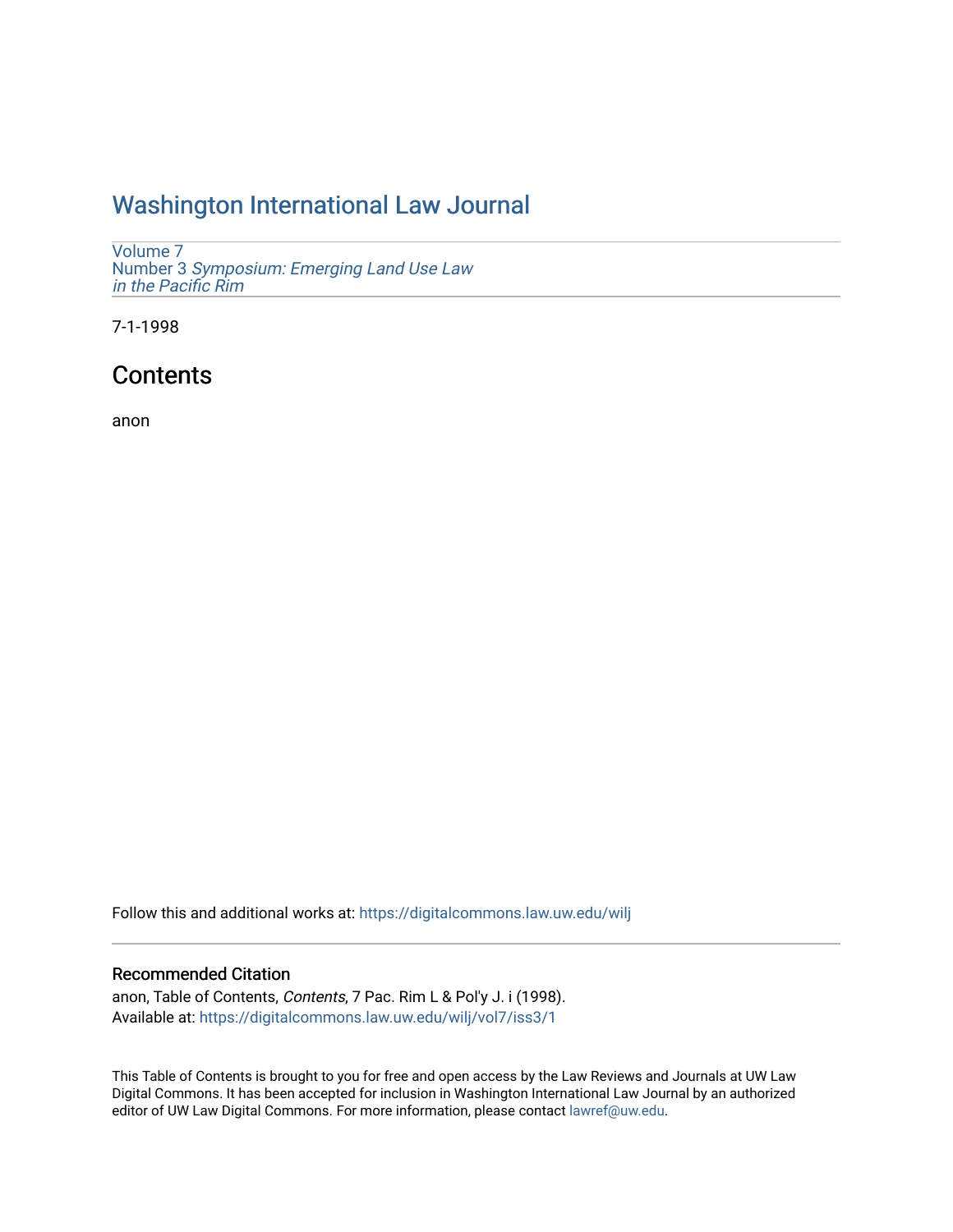# *Pacific Rim Law & Policy Journal*

VOLUME 7, NUMBER 3

## **CONTENTS**

## SYMPOSIUM: **EMERGING LAND USE** LAW IN THE PACIFIC RIM

Foreword

Introduction

*Stephen Day, Paula Littlewood, and Dustin Klinger xi*

*John Haley, Veronica Taylor, and Frank Upham xiii*

### **ARTICLES**

| Korea's Greenbelts: Impacts and<br><b>Options for Change</b>                           | Chang-Hee Christine Bae | 479 |
|----------------------------------------------------------------------------------------|-------------------------|-----|
| Infrastructure Services and Financing in<br><b>Chinese Cities</b>                      | Kam Wing Chan           | 503 |
| "The Best Laid Schemes": Land-Use<br>Planning and Historic Preservation in<br>Cambodia | William Chapman         | 529 |
| Land Law Subsystems? Urban Vietnam<br>as a Case Study                                  | John Gillespie          | 555 |